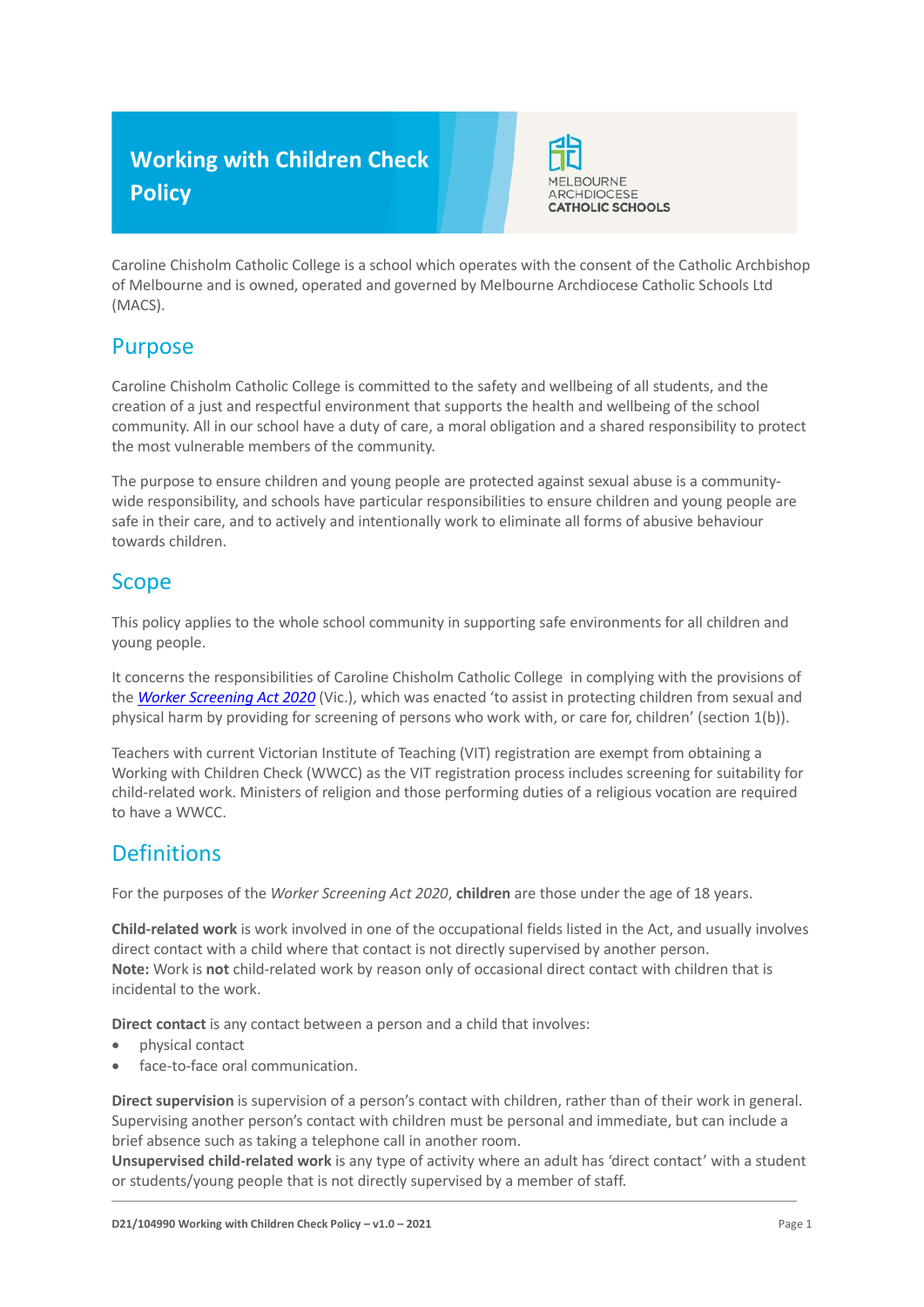**Victorian Institute of Teaching** (VIT) is the registration body for teachers in Victoria.

**Working with Children Check** (WWCC) is required by persons doing child-related work in Victoria as paid workers or volunteers, where that work is not directly supervised by someone with an appropriate check. A WWCC is not required by teachers who hold current VIT registration.

## **Principles**

The following principles underpin our commitment to child safety and wellbeing within our school:

- all students deserve, as a fundamental right, safety and protection from all forms of abuse and neglect
- a safe environment is required to protect children and young people from harm, and to prevent staff or other adults from abusing their position of authority and trust
- our school's commitment to the protection of children is embedded in the culture of our school, and our individual and collective responsibility to take action is understood and accepted
- each child and young person's ongoing safety and wellbeing must be the primary focus of all decisionmaking.

At Caroline Chisholm Catholic College , the leaders, teachers and all staff must be fully self-aware of, and comply with, their professional obligations and responsibilities with regard to the protection of children.

# **Policy**

Caroline Chisholm Catholic College will ensure that a current WWCC is held by all persons involved at the school who are required to do so. The school will maintain accurate and up-to-date WWCC and VIT registers for teachers, clergy, other staff, contractors and volunteers. This duty is allocated to the People and Compliance Leader.

Each year, all staff are made aware of the school's procedures for volunteers, contractors and other persons, including the need for prior approval of such work by the designated member of the school's leadership team.

#### **Who requires a WWCC?**

Only people doing child-related work (and who aren't otherwise exempt under the Act) need a WWCC. This applies to both paid and volunteer workers. Not everyone who has contact with children needs a WWCC. More information about the occupations requiring a WWCC is included in the list of occupational [fields.](https://www.workingwithchildren.vic.gov.au/about-the-check/resources/list-of-occupational-fields)

A WWCC is required:

- by adults engaged in child-related work within the meaning of the Act, which includes engaging in voluntary work and providing practical training as well as paid employment
- if the work usually involves direct contact with a child or children
- when the contact with children is not occasional direct contact and is not incidental to the work
- for clergy and those performing duties of a religious vocation, including the parish priest, who must show the principal or delegate their current WWCC
- by volunteers, including members of the school's advisory committees or boards, and those involved in practical training, such as student teachers.